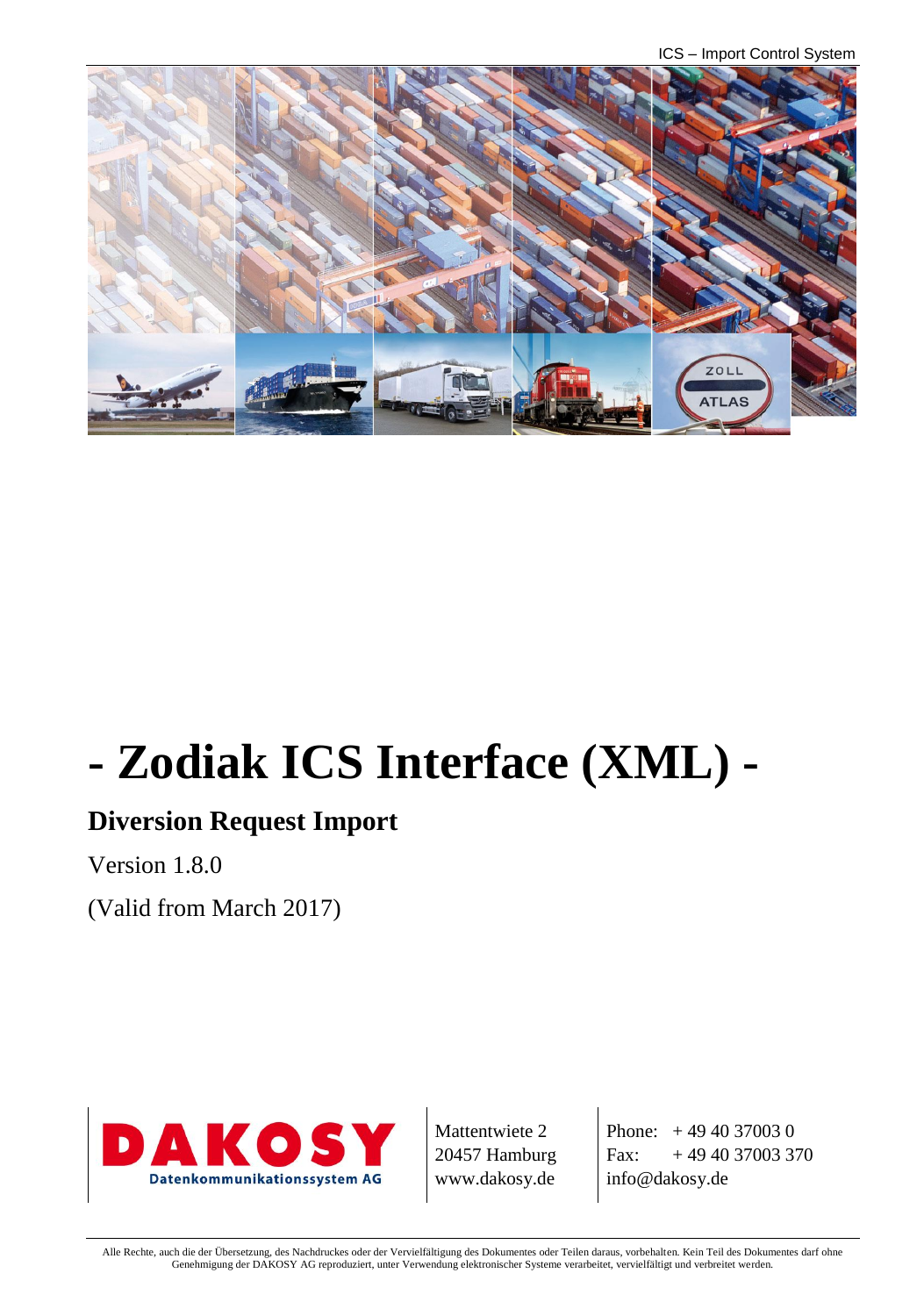### **Change history**

| <b>Version</b> | <b>Chapter/Section</b> | <b>Name</b><br><b>Reason</b>                                                                       |                | Date       |  |
|----------------|------------------------|----------------------------------------------------------------------------------------------------|----------------|------------|--|
| 1.1            | A11                    | <b>Initial Document</b>                                                                            | <b>Blanken</b> | 17.06.2010 |  |
| 1.2            | All                    | Updated for Schema Version 007                                                                     | <b>Blanken</b> | 10.09.2010 |  |
|                |                        | Added possibility to indicate location instead of<br>customs office codes                          |                |            |  |
| 1.3            |                        | Version number in element "Version" should be<br>"007"                                             | <b>Blanken</b> | 15.10.2010 |  |
| 1.4            |                        | Added Element "InformationType" needed when<br>sending a diversion request to Belgian customs.     | <b>Blanken</b> | 25.11.2010 |  |
|                |                        | Added "RIN" element to contact person (needed for<br>declarations to Austrian customs)             |                |            |  |
| 1.5            |                        | (not released)                                                                                     |                |            |  |
| 1.6.0          |                        | Added Agent element for diversion requests to<br>Dutch customs                                     | <b>Blanken</b> | 31.03.2011 |  |
|                |                        | Added DeclarationPlace element for diversion<br>requests to Austrian customs                       |                |            |  |
|                |                        | <b>Amended ETA Date</b><br>(ExpectedDateAndTimeOfArrival) so that it can be<br>sent as xs:dateTime |                |            |  |
|                |                        | Added Name2 for all addresses, this is used for<br>messages to Finnish customs only.               |                |            |  |
| 1.7.0          |                        | Addition of Branch No.                                                                             | Diettrich      | 15.09.2012 |  |
| 1.8.0          |                        | Updated guide version in connection with ATLAS<br>release 8.7                                      | Diettrich      | 30.01.2017 |  |

#### **Change requests**

#### **DAKOSY**

#### **Datenkommunikationssystem AG**

Mattentwiete 2 20457 Hamburg

| 1. Phone: | $+494037003 - 0$   |
|-----------|--------------------|
| 2. Fax:   | $+494037003 - 370$ |
| 3. Email: | info@dakosy.de     |

#### **Used tools**

**Number Used tools**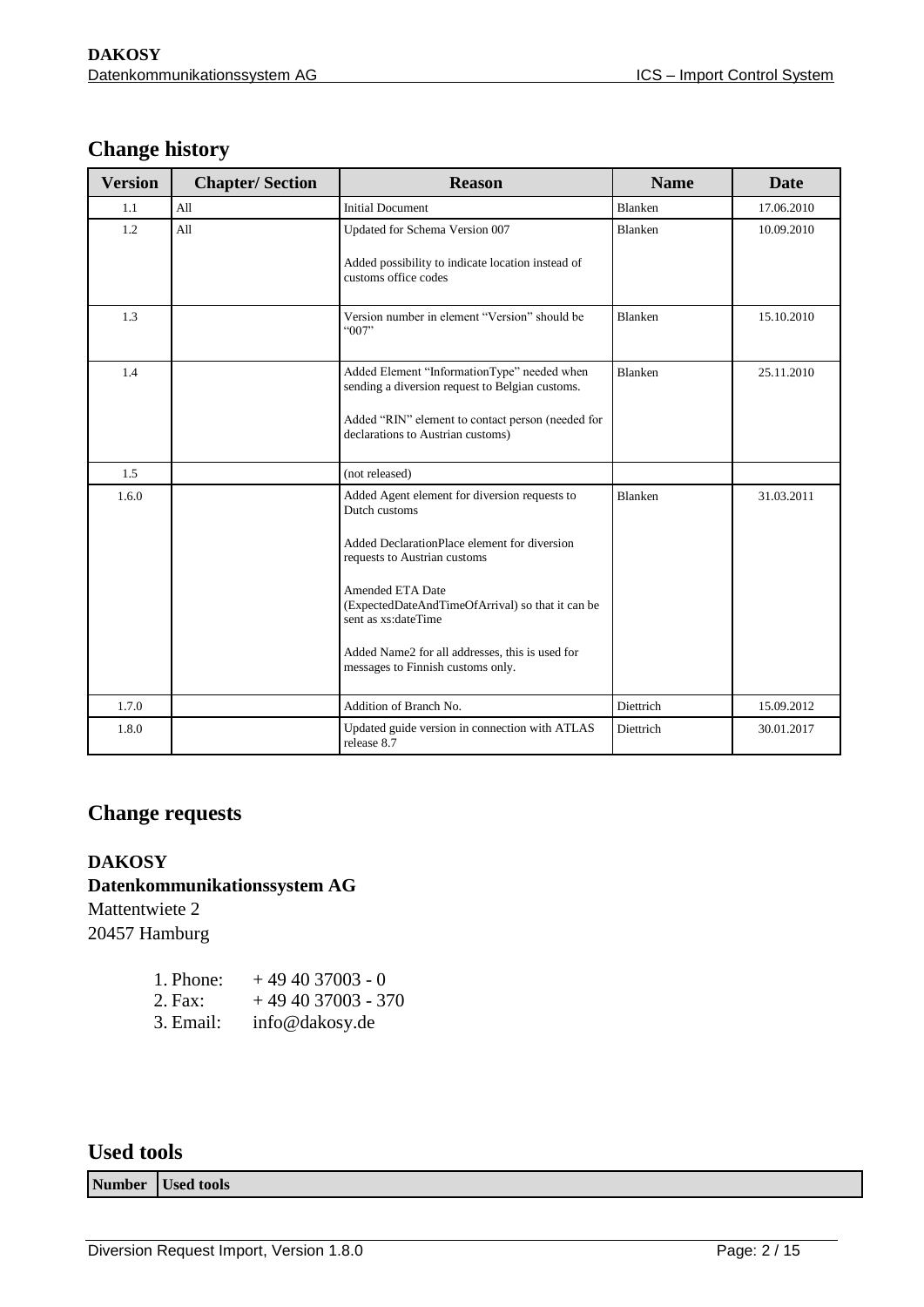|    | Number Used tools                                                 |
|----|-------------------------------------------------------------------|
| W1 | This document has been created using <i>Microsoft Word 2010</i> . |

#### **Liability**

1. Please note that no liability claims can be derived towards DAKOSY AG for the content of this manual, despite careful development and examination of this document!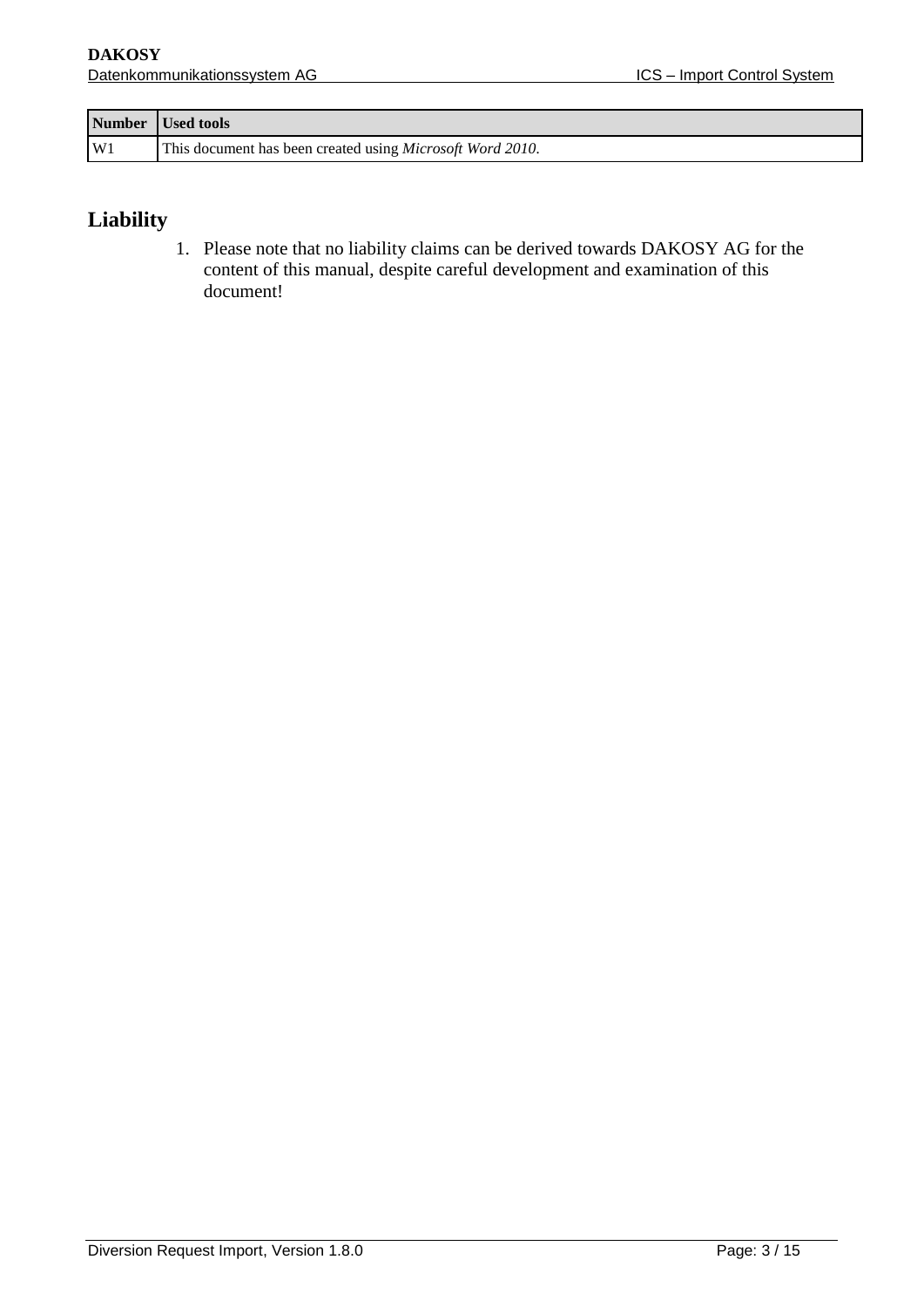#### **Table of contents**

| 2 <sup>1</sup>          |  |
|-------------------------|--|
| 2.1                     |  |
| 2.2                     |  |
| 2.3                     |  |
| 2.4                     |  |
| 3 <sup>1</sup>          |  |
| $\overline{\mathbf{4}}$ |  |
|                         |  |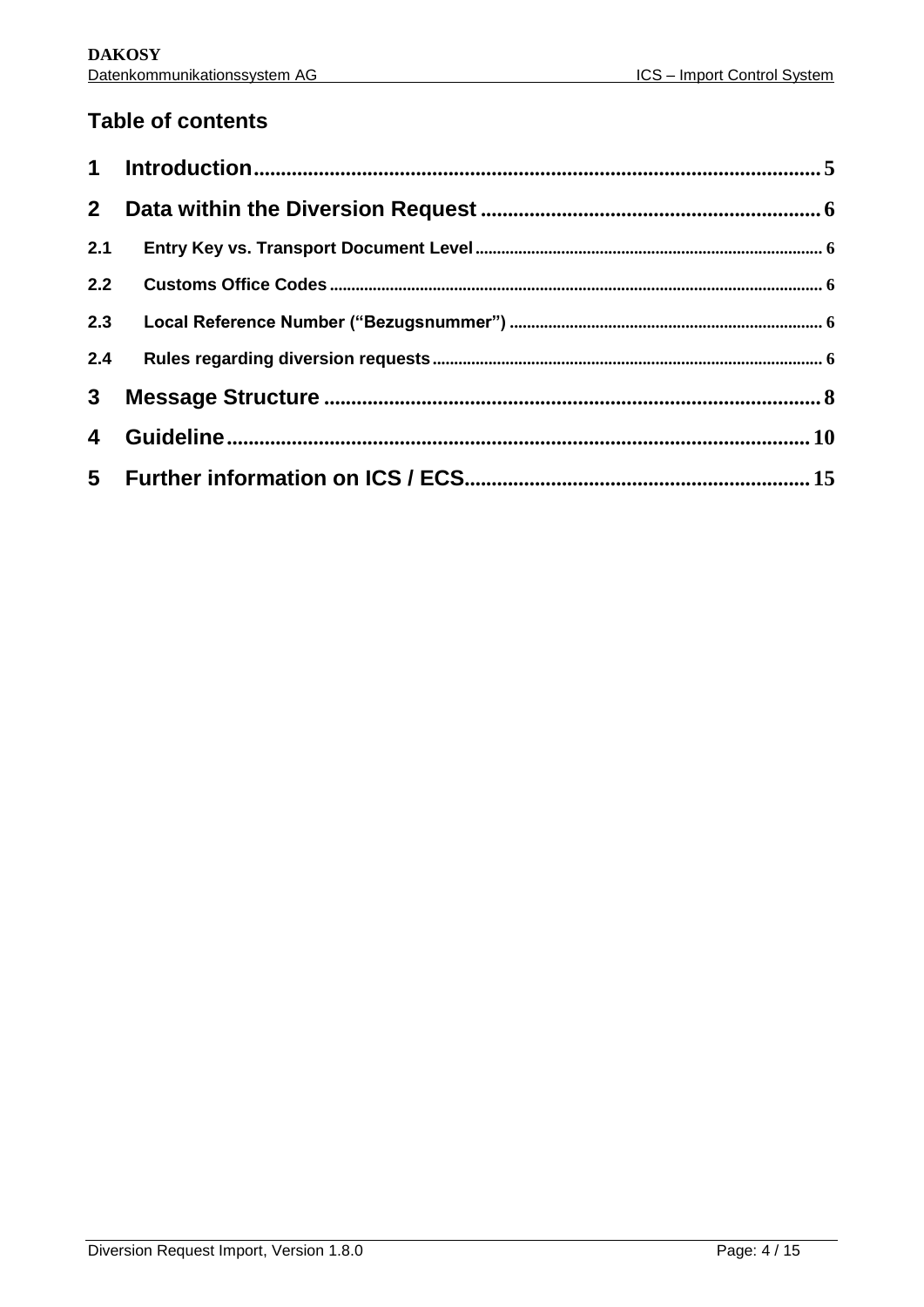# <span id="page-4-0"></span>**1 Introduction**

This document describes the XML message DiversionRequestImport. Within the ZODIAK ICS XML interface this message is used by customers to file diversion requests for ENS declarations.

**Note: General information about messages used within the ZODIAK ICS XML interface, a basic message flow diagram as well as a description of the metadata elements/types can be found in the "General Information" document for the XML Interface.**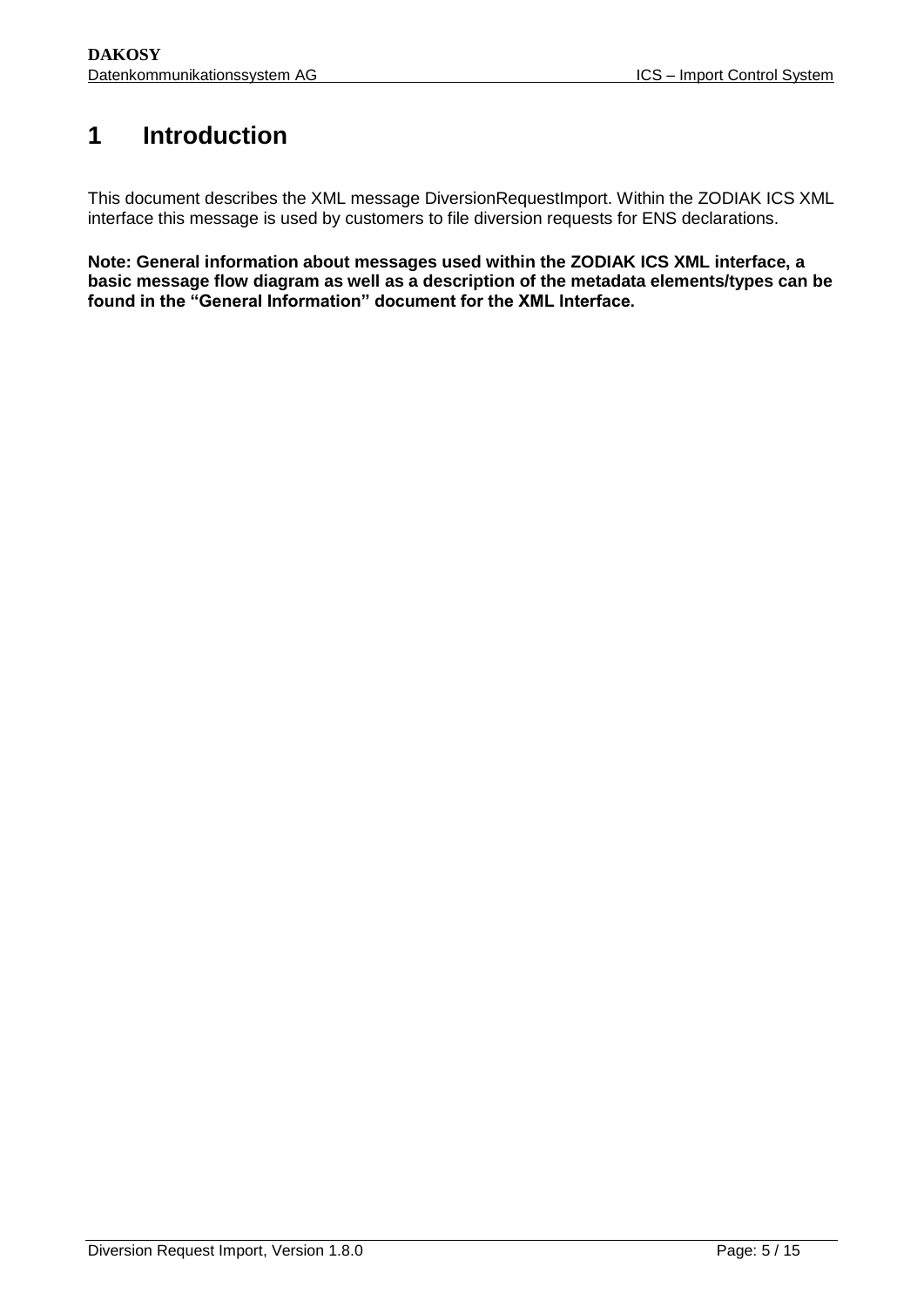### **2 Data within the Diversion Request**

<span id="page-5-0"></span>This document describes one of the messages used with ZODIAK ICS to send a Diversion Request to customs.

There are certain rules to obey regarding data in the diversion request, these are described here:

#### **2.1 Entry Key vs. Transport Document Level**

<span id="page-5-1"></span>The EU customs law allows to send Diversion and Arrival Notification messages either on "Entry Key" or on "Transport Document / MRN" Level.

Essentially, "Entry Key level" requires the sender to submit information on the means of transport, first customs office at entry and time of arrival at the first customs office at entry only. The customs system would then use this data and search it's database for ENS declarations where transport information, customs office and arrival date match with the diversion request. The diversion request will then be filed for these declarations.

The "Transport Document / MRN level" allows the party sending the diversion request to explicitly specify transport document references and MRNs for the goods which are diverted. The diversion request would be filed only for those declarations matching these more specific criteria.

For more details on "Cargo" (MRN) vs. "Conveyance" (Entry Key) diversions, see: [http://ec.europa.eu/ecip/documents/procedures/import\\_scenarios\\_en.pdf](http://ec.europa.eu/ecip/documents/procedures/import_scenarios_en.pdf) ; Chapter 6

#### **2.2 Customs Office Codes**

<span id="page-5-2"></span>For customs offices, ZODIAK ICS allows to use UN or IATA Location Codes instead of actual customs office codes. Please contact DAKOSY if you're interested in using this possibility.

#### **2.3 Local Reference Number ("Bezugsnummer")**

<span id="page-5-3"></span>**Local Reference Number ("Bezugsnummer")**: The Local Reference Number is a reference assigned by the declarant which should allow the declarant to link a declaration to data in his own IT system. Since Diversion Requests and Arrival Notices can be done on Entry Key level while the ENS declaration usually will be done on shipment level<sup>1</sup>, the Local Reference Number of Diversion Request and Arrival Notice can be different from the ones of the Entry Summary Declaration. The LRN has to be unique per customer, i.e. it cannot be used twice.

#### **2.4 Rules regarding diversion requests**

<span id="page-5-4"></span>l

However, there is no obligation to do so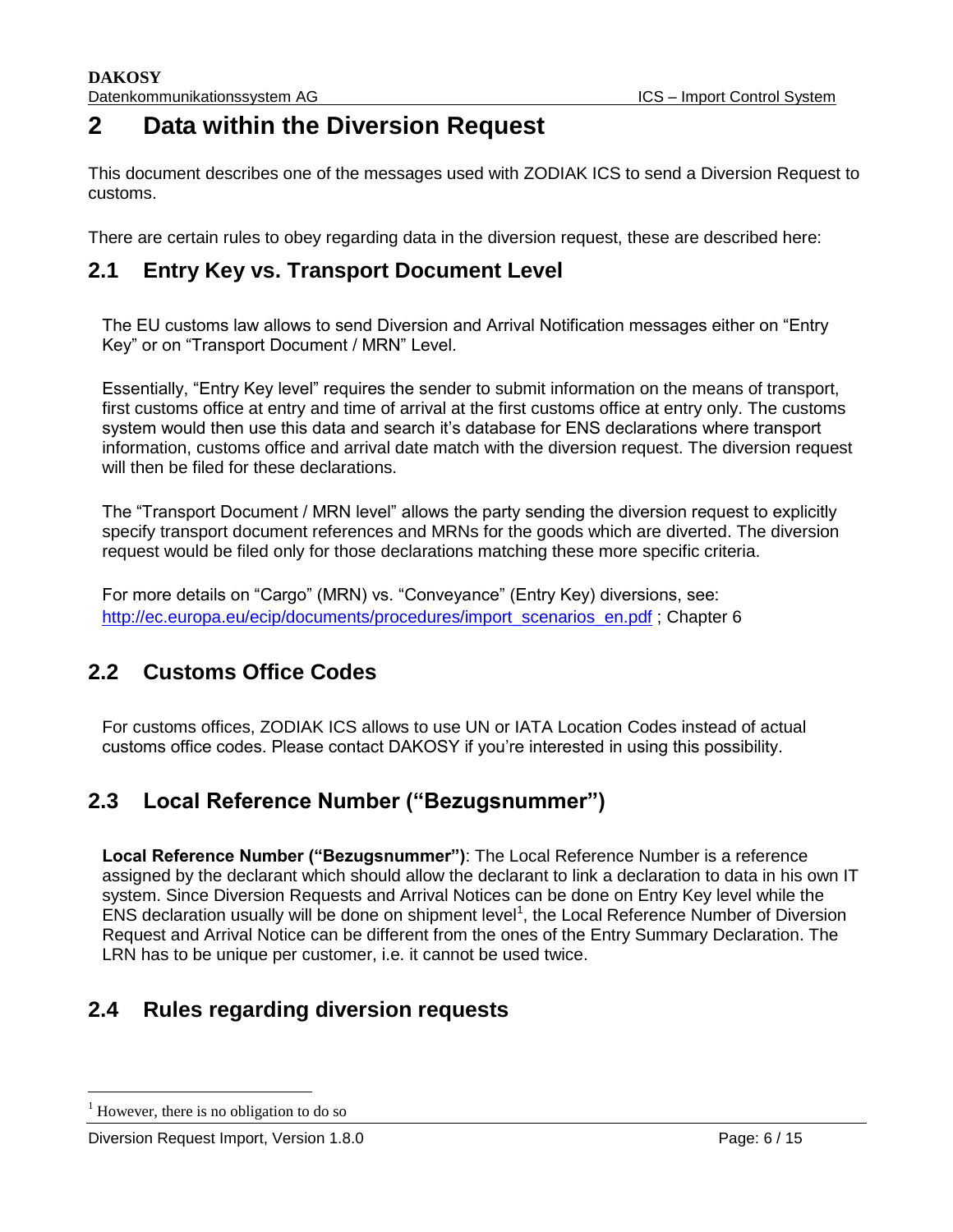The following is an excerpt from a document posted on the EU web site: [\(http://ec.europa.eu/ecip/documents/procedures/import\\_entry\\_guidelines\\_en.pdf](http://ec.europa.eu/ecip/documents/procedures/import_entry_guidelines_en.pdf) ; Chapter 11):

*Where the active means of transport is to be diverted to a MS different from the MS where the declared office of first entry is located and also different from where any of the declared offices of subsequent entry are located, the operator of the active means of transport must, on the basis of Article 183d CCIP, lodge a diversion request, complying with the specifications set out in table 6 of Annex 30A and the associated explanatory notes, with the initially declared office of first entry. This office then sends the ENS data and any positive risk information to the actual office of first entry.*

*No diversion request is needed for cases where a transit declaration contains the security and safety data and where this declaration is used as an ENS according to Article 183a CCIP.*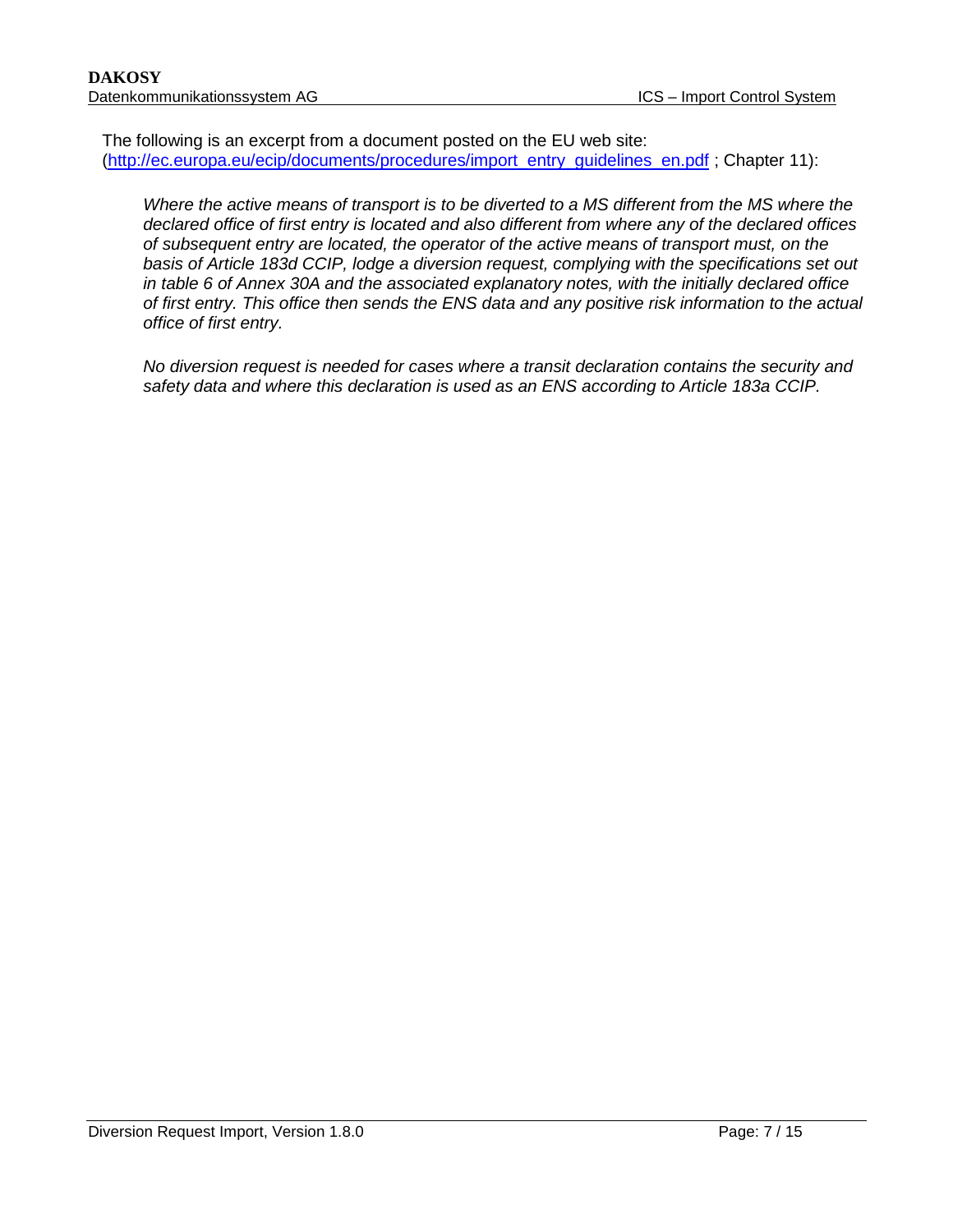# **Message Structure**

<span id="page-7-0"></span>

| <b>Occurrence</b>        | <b>Element/Attribute</b>                |
|--------------------------|-----------------------------------------|
| 11                       | xs:sequence                             |
| $\dots$ 1<br>1.          | <b>Transaction</b>                      |
| . . 1<br>1               | xs:sequence                             |
| 1                        | - IOPartner                             |
| $\dots$ 1<br>0           | - IODivision1                           |
| 1<br>0                   | - IODivision2                           |
| $\dots$ 1<br>0           | - IODivision3                           |
| $\dots$ 1<br>0           | - OrgUnit                               |
| 1<br>$\ldots$ 1<br>1     | - IOReference<br>- IODateTime           |
| 1<br>1                   | – Version                               |
|                          | <b>Messages</b>                         |
| $\ldots$ 1<br>1<br>1     | xs:sequence                             |
| 1<br>1                   | xs:choice                               |
| $\dots$ 1                | <b>DiversionRequestImport</b>           |
| 0<br>$\ldots$ 1<br>1     | xs:sequence                             |
|                          | <b>ObjectIdentification</b>             |
| 1<br>1<br>1              | - xs:sequence                           |
| $\ldots$ 1<br>1          | - LocalReferenceNumber                  |
| $\cdot$ 2<br>1           | - ObjectAction                          |
| $\dots$ 1<br>0           | - TypeOfDeclaration                     |
| 1<br>0                   | - Operator                              |
| $\ldots$ 1<br>1          | <b>Header</b>                           |
| 1<br>1                   | xs:sequence                             |
| $\dots$ 1<br>0           | - DeclarationPlace                      |
| $\dots$ 1<br>1           | - TransportModeAtBorder                 |
| 1<br>0                   | - IdentificationOfTheMeansOfTransport   |
| 1<br>0                   | <b>ETD</b>                              |
| 0<br>1                   | <b>ExpectedDateOfArrival</b>            |
| 01                       | CountryCodeOfOfficeOfFirstEntryDeclared |
| $\ldots$ 1<br>1          | <b>TraderRequestingDiversion</b>        |
| $\ldots$ 1<br>1          | xs:sequence                             |
| 1<br>1                   | - TIN                                   |
| 1<br>0                   | <b>BranchNumber</b>                     |
| $\dots$ 1<br>0           | <b>Address</b>                          |
| 1                        | xs:sequence                             |
| 1<br>0<br>1              | - Name<br>Name <sub>2</sub>             |
| 0<br>1<br>0              | <b>StreetAndNumber</b>                  |
| 0                        | - Country                               |
| 0<br>$\dots$ 1           | Postcode                                |
| 1<br>1                   | - City                                  |
| 0.1                      | LanguageCode                            |
| 0.1                      | xs:sequence                             |
| $\dots$ 1<br>0           | <b>ContactPerson</b>                    |
| $\dots$ 1<br>$\mathbf 1$ | xs:sequence                             |
| 1                        | - Name                                  |
| 0<br>$\ldots$ 1          | <b>CompanyPosition</b>                  |
| 11                       | - PhoneNumber                           |
| 0.1                      | - Fax                                   |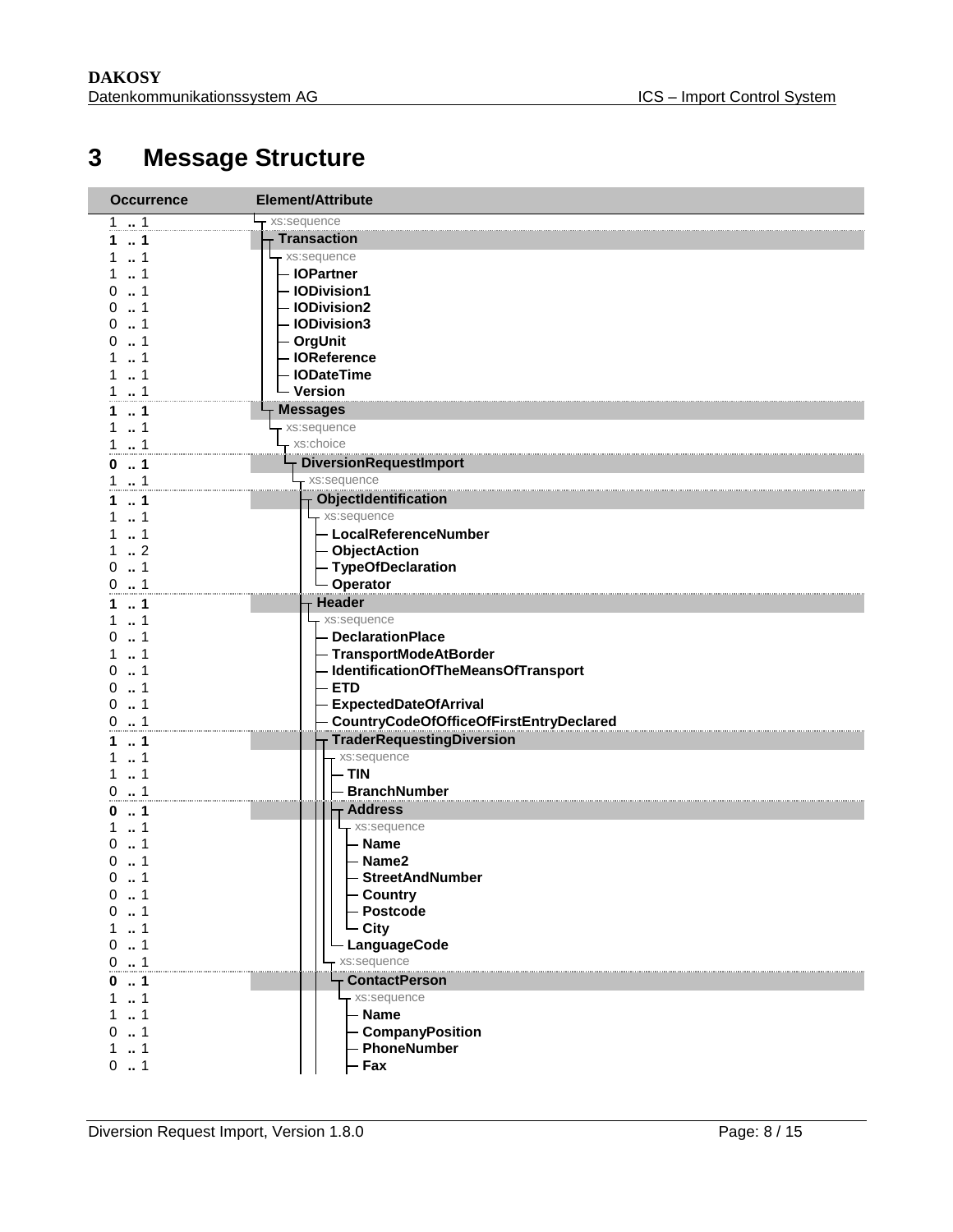**DAKOSY**<br>Datenkommunikationssystem AG <br>Datenkommunikationssystem AG <br>Datenkommunikationssystem AG <br>Datenkommunikationssystem AG <br>Datenkommunikationssystem AG <br>Datenkommunikationssystem AG <br>Datenkommunikationssystem AG <br>Dat Datenkommunikationssystem AG

| <b>Occurrence</b>                                                                                                                                                                       | Element/Attribute                                                                                                                                                                                                                                                                           |
|-----------------------------------------------------------------------------------------------------------------------------------------------------------------------------------------|---------------------------------------------------------------------------------------------------------------------------------------------------------------------------------------------------------------------------------------------------------------------------------------------|
| $0 \t  1$<br>0.1                                                                                                                                                                        | <b>EmailAddress</b><br>- RIN                                                                                                                                                                                                                                                                |
| 0.1                                                                                                                                                                                     | <b>Agent</b>                                                                                                                                                                                                                                                                                |
| 11<br>0.1<br>0.1                                                                                                                                                                        | xs:sequence<br>- TIN<br>- BranchNumber                                                                                                                                                                                                                                                      |
| 01                                                                                                                                                                                      | <b>Address</b>                                                                                                                                                                                                                                                                              |
| $1 \t  1$<br>01<br>$0 \dots 1$<br>01<br>. 1<br>0<br>$\dots$ 1<br>0<br>11<br>0.1<br>0.1                                                                                                  | - xs:sequence<br>- Name<br>- Name2<br>- StreetAndNumber<br>- Country<br>- Postcode<br>- City<br>LanguageCode<br>xs:sequence                                                                                                                                                                 |
| 0.1                                                                                                                                                                                     | <b>ContactPerson</b>                                                                                                                                                                                                                                                                        |
| $1 \t{.} 1$<br>$\dots$ 1<br>1<br>$\dots$ 1<br>0<br>11<br>$\dots$ 1<br>0<br>. 1<br>0<br>01<br>11<br>. 1<br>0<br>$\dots$ 1<br>0<br>. 1<br>0<br>$\ldots$ 1<br>$\Omega$<br>1<br>0<br>1<br>0 | - xs:sequence<br>— Name<br>- CompanyPosition<br>- PhoneNumber<br>- Fax<br><b>EmailAddress</b><br>- RIN<br>xs:choice<br>- CustomsOfficeActualOfficeOfEntry<br>- LocationCodeActualCodeOfEntry<br>xs:choice<br>- CustomsOfficeOfFirstEntry<br>L LocationCodeOfFirstEntry<br>- InformationType |
| $\dots 1$<br>0                                                                                                                                                                          | <b>ImportOperations</b>                                                                                                                                                                                                                                                                     |
| . . 1<br>1                                                                                                                                                                              | xs:sequence<br><b>ImportOperation</b>                                                                                                                                                                                                                                                       |
| 1  9999<br>11<br>1  1                                                                                                                                                                   | - xs:sequence<br>- MRN                                                                                                                                                                                                                                                                      |
| 11                                                                                                                                                                                      | GoodsItemNumbers                                                                                                                                                                                                                                                                            |
| $\ldots$ 1<br>1  999                                                                                                                                                                    | xs:sequence<br>- GoodsItemNumber                                                                                                                                                                                                                                                            |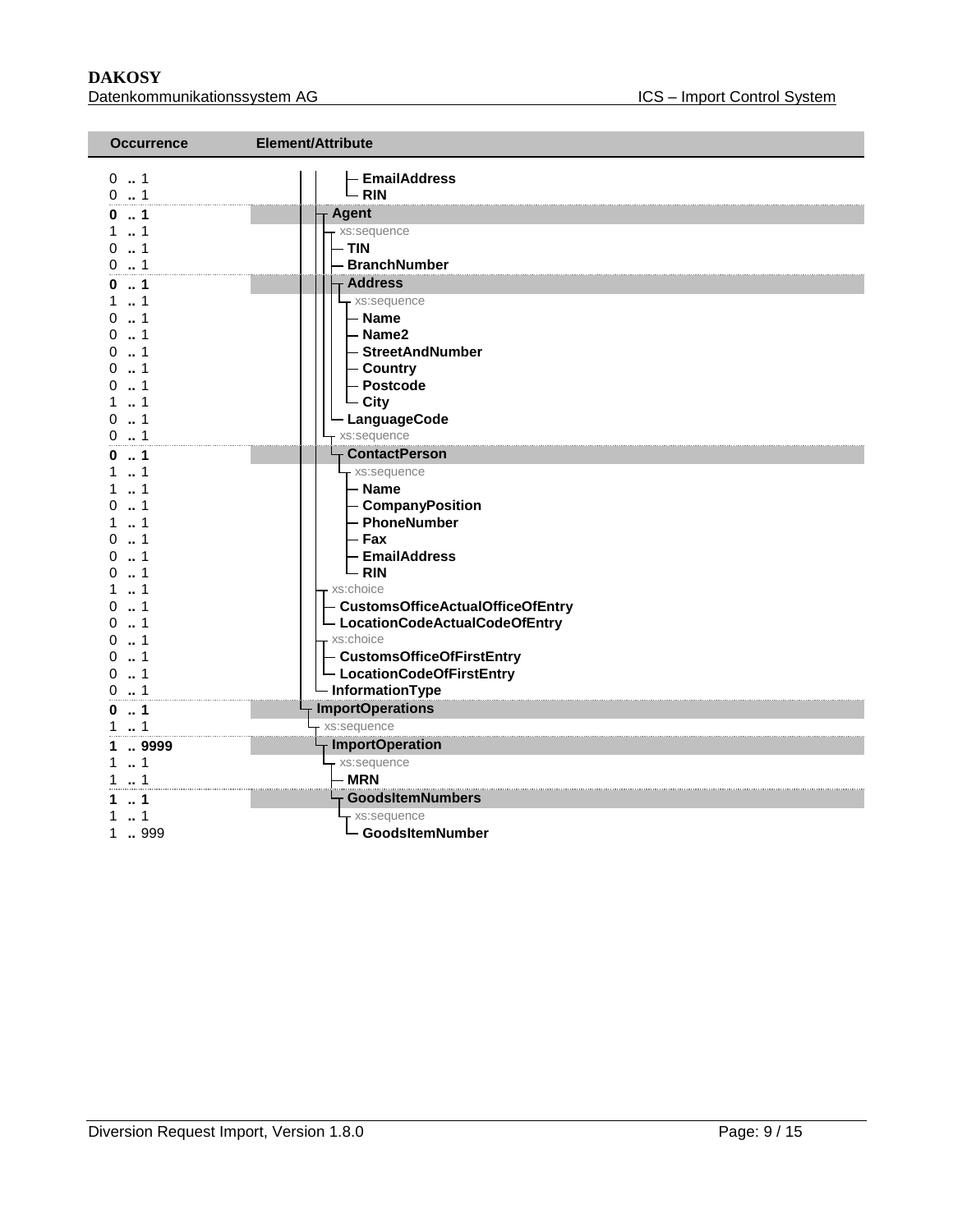# **4 Guideline**

<span id="page-9-0"></span>

| <b>Element/Attribute</b>              | <b>Annotation</b>                                      |                                                                                                                                                                                                                                                                                                                                                                                                                                                                                                                                                                                                                                                                                                                                                              |
|---------------------------------------|--------------------------------------------------------|--------------------------------------------------------------------------------------------------------------------------------------------------------------------------------------------------------------------------------------------------------------------------------------------------------------------------------------------------------------------------------------------------------------------------------------------------------------------------------------------------------------------------------------------------------------------------------------------------------------------------------------------------------------------------------------------------------------------------------------------------------------|
| xs:sequence                           | Occurence                                              | 1  1                                                                                                                                                                                                                                                                                                                                                                                                                                                                                                                                                                                                                                                                                                                                                         |
| <b>Transaction</b>                    | Occurence                                              | $1 - 1$                                                                                                                                                                                                                                                                                                                                                                                                                                                                                                                                                                                                                                                                                                                                                      |
| xs:sequence                           | Occurence                                              | $1 \t  \t 1$                                                                                                                                                                                                                                                                                                                                                                                                                                                                                                                                                                                                                                                                                                                                                 |
| - IOPartner                           | Occurence<br>Length                                    | $1 - 1$<br>. 10                                                                                                                                                                                                                                                                                                                                                                                                                                                                                                                                                                                                                                                                                                                                              |
| <b>IODivision1</b>                    | <b>Occurence</b><br>Length                             | $0 \t . 1$<br>. 10                                                                                                                                                                                                                                                                                                                                                                                                                                                                                                                                                                                                                                                                                                                                           |
| <b>IODivision2</b>                    | Occurence<br>Length                                    | $0 \t  \t 1$<br>. 10                                                                                                                                                                                                                                                                                                                                                                                                                                                                                                                                                                                                                                                                                                                                         |
| <b>IODivision3</b>                    | Occurence<br>Length                                    | $0 \t . 1$<br>. 10                                                                                                                                                                                                                                                                                                                                                                                                                                                                                                                                                                                                                                                                                                                                           |
| OrgUnit                               | <b>Occurence</b><br>Length                             | $0 \t . 1$<br>256                                                                                                                                                                                                                                                                                                                                                                                                                                                                                                                                                                                                                                                                                                                                            |
| <b>IOReference</b>                    | Occurence<br>Length                                    | $1 \t  \t 1$<br>. 35                                                                                                                                                                                                                                                                                                                                                                                                                                                                                                                                                                                                                                                                                                                                         |
| <b>IODateTime</b>                     | <b>Occurence</b>                                       | $1 - 1$                                                                                                                                                                                                                                                                                                                                                                                                                                                                                                                                                                                                                                                                                                                                                      |
| <b>Version</b>                        | Occurence<br>Length<br><b>Pattern</b><br><b>Remark</b> | $1 - 1$<br>$\, - \, 3$<br>006 007<br>This field should contain the following value: 007                                                                                                                                                                                                                                                                                                                                                                                                                                                                                                                                                                                                                                                                      |
|                                       |                                                        | $1 \t  \t 1$                                                                                                                                                                                                                                                                                                                                                                                                                                                                                                                                                                                                                                                                                                                                                 |
| <b>Messages</b>                       | Occurence<br>Occurence                                 | $1 - 1$                                                                                                                                                                                                                                                                                                                                                                                                                                                                                                                                                                                                                                                                                                                                                      |
| xs:sequence<br>xs:choice              |                                                        |                                                                                                                                                                                                                                                                                                                                                                                                                                                                                                                                                                                                                                                                                                                                                              |
| <b>DiversionRequestImport</b>         | Occurence<br>Occurence                                 | $\begin{array}{c} 1 & 1 \end{array}$<br>$0 \t . 1$                                                                                                                                                                                                                                                                                                                                                                                                                                                                                                                                                                                                                                                                                                           |
|                                       | <b>Description</b><br>Occurence                        | IE323 - E_DIV_REQ                                                                                                                                                                                                                                                                                                                                                                                                                                                                                                                                                                                                                                                                                                                                            |
| xs:sequence                           |                                                        | 1  1<br>$1 \cdot 1$                                                                                                                                                                                                                                                                                                                                                                                                                                                                                                                                                                                                                                                                                                                                          |
| ObjectIdentification                  | Occurence                                              |                                                                                                                                                                                                                                                                                                                                                                                                                                                                                                                                                                                                                                                                                                                                                              |
| - xs:sequence<br>LocalReferenceNumber | Occurence<br>Occurence                                 | 1  1<br>$1 - 1$                                                                                                                                                                                                                                                                                                                                                                                                                                                                                                                                                                                                                                                                                                                                              |
|                                       | Length<br><b>Description</b><br><b>Remark</b>          | $\cdot$ 22<br>Local Reference Number<br>Unique reference assigned by the message sender in<br>order to link the message with his inhouse system. The<br>LRN will be sent back in any customs response<br>messages.<br>Definition accd. TAXUD: "The Local Reference Number<br>(LRN)/Diversion LRN/Arrival LRN shall be a number/<br>identifier allocated by the sending TRADER for a specific<br>transaction (ENS, Arrival notification). It shall be unique<br>per Trader sending the transaction."<br>Note: For ENS to UK, RO and LV, DAKOSY will translate<br>the sender's LRN to a certain format required by these<br>countries' customs agencies. This means that the LRN<br>specifier here is not known to the customs agencies in<br>these countries. |
| <b>ObjectAction</b>                   | Occurence<br>Length<br><b>Remark</b>                   | $1 \t  \t 2$<br>$\cdot$ 10<br>When sending messages to ZODIAK GE's ICS module,<br>two occurrences of ObjectAction have to be included. The<br>first one should have the value "CREATE", the second<br>one should be "SEND".                                                                                                                                                                                                                                                                                                                                                                                                                                                                                                                                  |
| <b>TypeOfDeclaration</b>              | Occurence<br>Default<br>Length                         | $0 \t  1$<br>ORIGINAL<br>10                                                                                                                                                                                                                                                                                                                                                                                                                                                                                                                                                                                                                                                                                                                                  |
|                                       | <b>Description</b>                                     | This field is used to distinguish between original and<br>update messages of the EntrySummaryDeclaration resp.                                                                                                                                                                                                                                                                                                                                                                                                                                                                                                                                                                                                                                               |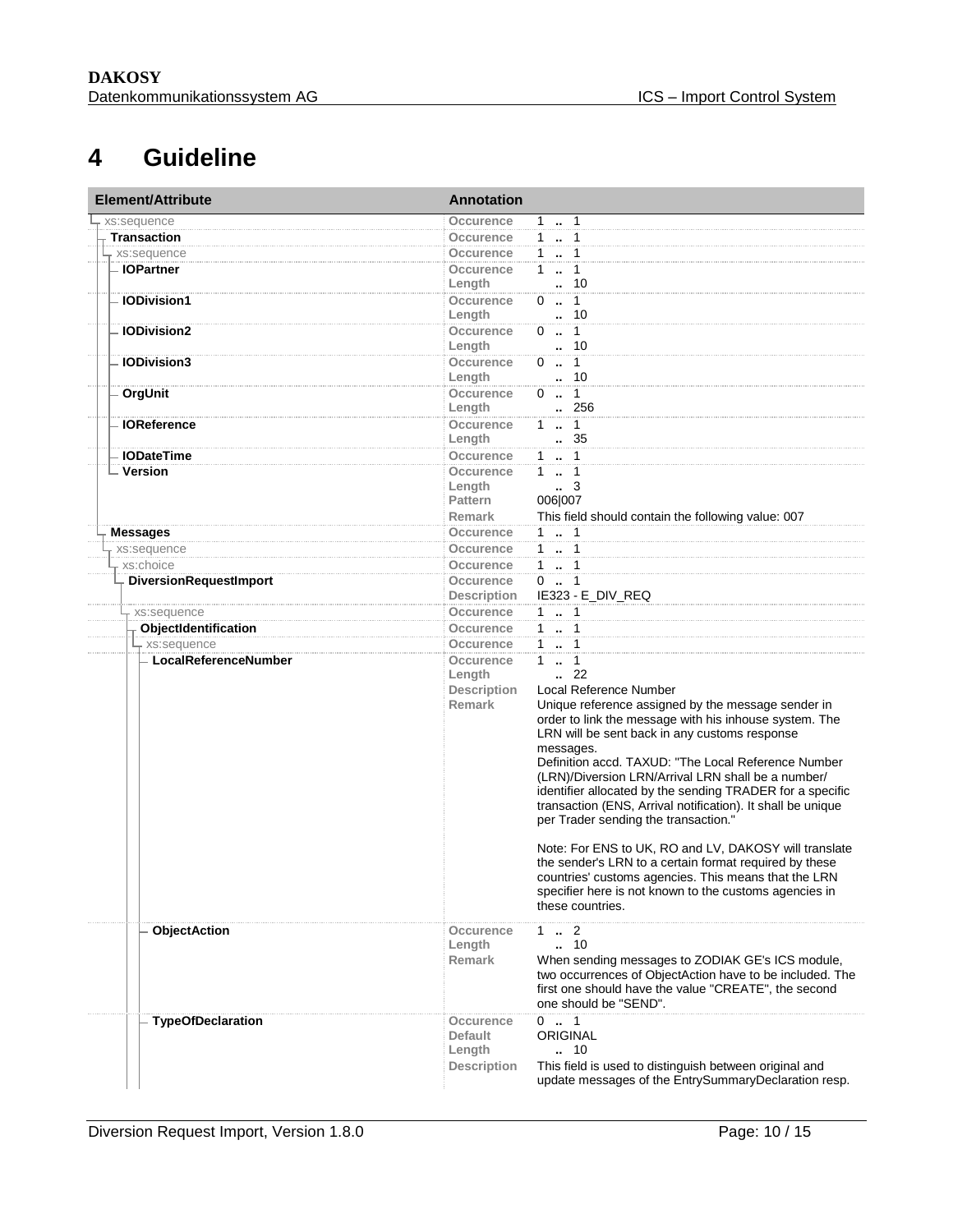**DAKOSY** 

| Element/Attribute                       | <b>Annotation</b>                                               |                                                                                                                                                                                                                                                                               |  |
|-----------------------------------------|-----------------------------------------------------------------|-------------------------------------------------------------------------------------------------------------------------------------------------------------------------------------------------------------------------------------------------------------------------------|--|
|                                         | Remark                                                          | the EntrySummaryDeclarationAck.<br>'ORIGINAL' => ZODIAK ICS sends E_ENS_DAT (Entry<br>Summary Declaration)<br>'UPDATE' => ZODIAK ICS sends E_ENS_AMD<br>(Amendment to Entry Summary Declaration)                                                                              |  |
|                                         | <b>Applicable Codes</b>                                         |                                                                                                                                                                                                                                                                               |  |
|                                         | <b>ORIGINAL</b>                                                 |                                                                                                                                                                                                                                                                               |  |
|                                         | <b>UPDATE</b>                                                   |                                                                                                                                                                                                                                                                               |  |
| Operator                                | Occurence<br>Length<br><b>Remark</b>                            | 0 . 1<br>$\cdot$ 20<br>This field can be used to specify the username of the<br>person sending the message from an inhouse system.                                                                                                                                            |  |
| Header                                  | Occurence                                                       | $1 \t  \t 1$                                                                                                                                                                                                                                                                  |  |
| xs:sequence                             | Occurence                                                       | $1 - 1$                                                                                                                                                                                                                                                                       |  |
| <b>DeclarationPlace</b>                 | Occurence<br>Length<br><b>Description</b>                       | $0 \t  1$<br>$\frac{35}{2}$<br>Place of declaration - used only for diversion requests to<br>Austrian customs                                                                                                                                                                 |  |
| <b>TransportModeAtBorder</b>            | Occurence<br>Length                                             | $1 \t  1$<br>$\cdot$ 1                                                                                                                                                                                                                                                        |  |
| IdentificationOfTheMeansOfTransport     | <b>Description</b><br>Occurence<br>Length<br><b>Description</b> | Code for type of transport mode at border<br>$0 \t  1$<br>. 35<br>Kennzeichen des grenzüberschreitenden aktiven                                                                                                                                                               |  |
|                                         | <b>Description</b>                                              | Beförderungsmittels in textueller Form<br>Identification of the means of transport crossing border<br>(text)                                                                                                                                                                  |  |
|                                         | <b>Remark</b>                                                   | Might only be used for air or sea transport<br>(TransportModeAtBorder contains 1, 4 or 8)                                                                                                                                                                                     |  |
| <b>ETD</b>                              | Occurence                                                       | $0 \t  1$                                                                                                                                                                                                                                                                     |  |
| <b>ExpectedDateOfArrival</b>            | Occurence<br><b>Description</b><br><b>Remark</b>                | $0 \t  1$<br>Expected date of arrival at the originally declared Customs<br>office of first entry<br>The arrival date indicated here should be the *same* used<br>when sending the ENS declarations or amendments.<br>NOTE: Most countries will only evaluate the year/month/ |  |
|                                         |                                                                 | day for the Entry Key, however, Finnish and Romanian<br>customs also check the time.                                                                                                                                                                                          |  |
| CountryCodeOfOfficeOfFirstEntryDeclared | Occurence<br><b>Pattern</b>                                     | $0 \t . 1$<br>$[a-zA-Z]\{2\}$                                                                                                                                                                                                                                                 |  |
|                                         | <b>Description</b>                                              | Country code of Customs office of first entry declared in<br>the ENS procedures that have to be diverted                                                                                                                                                                      |  |
| TraderRequestingDiversion               | Occurence<br>Description<br><b>Remark</b>                       | $1 \t  1$<br>Information about the trader requesting the diversion<br>The message sender has to indicate information about<br>himself here (at least the EORI must be provided)                                                                                               |  |
| xs:sequence                             | Occurence                                                       | $1 \t  1$                                                                                                                                                                                                                                                                     |  |
| TIN                                     | Occurence<br>Length<br>Remark                                   | 1 . 1<br>$\ldots$ 17<br>An EORI-TIN consists of a two-digit countrycode (e.g.<br>'DE') and up to 15 alphanumeric characters, e.g.                                                                                                                                             |  |
|                                         | <b>Description</b>                                              | CZ1234FGH55<br><b>EORI-TIN</b>                                                                                                                                                                                                                                                |  |
| <b>BranchNumber</b>                     | Occurence<br><b>Pattern</b><br>Remark                           | 01<br>$\{4\}$<br>The branch number is 4-digit numeric. '0000' must be<br>transmitted, if the participant did not apply for branch<br>number(s).<br>Branch (0000 - 9999).                                                                                                      |  |
| Address                                 | Occurence                                                       | $0 \t  1$                                                                                                                                                                                                                                                                     |  |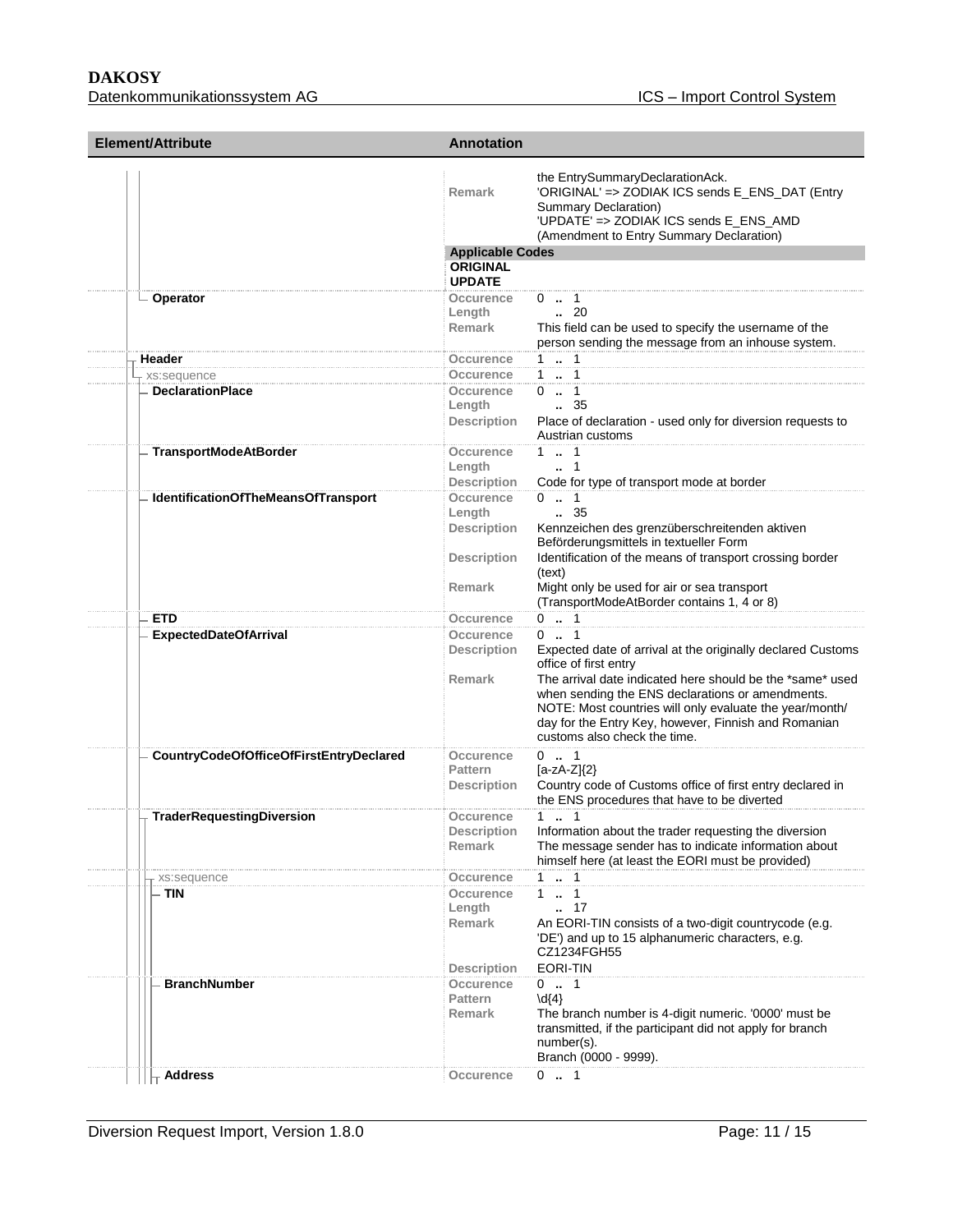| Element/Attribute<br>xs:sequence |                        | <b>Annotation</b>            |                                                                                   |  |  |
|----------------------------------|------------------------|------------------------------|-----------------------------------------------------------------------------------|--|--|
|                                  |                        | Occurence                    | 1 . 1                                                                             |  |  |
| Name                             |                        | Occurence                    | 01                                                                                |  |  |
|                                  |                        | Length                       | 35                                                                                |  |  |
| Name <sub>2</sub>                |                        | Occurence                    | $0 \t  1$                                                                         |  |  |
|                                  |                        | Length                       | $\frac{1}{2}$ 35                                                                  |  |  |
|                                  |                        | <b>Description</b>           | <b>Name Continuation</b>                                                          |  |  |
|                                  |                        | Remark                       | This field is used for sending the 2nd part of the company                        |  |  |
|                                  |                        |                              | name (if the name is longer than 35 char). It is used by<br>Finnish customs only. |  |  |
|                                  | <b>StreetAndNumber</b> | Occurence                    | $0 \t  1$                                                                         |  |  |
|                                  |                        | Length                       | . 35                                                                              |  |  |
| Country                          |                        | Occurence                    | $0 \t  1$                                                                         |  |  |
|                                  |                        | <b>Pattern</b>               | $[a-zA-Z](2)$                                                                     |  |  |
|                                  | <b>Postcode</b>        | Occurence                    | $0 \t . 1$                                                                        |  |  |
|                                  |                        | Length                       | 9                                                                                 |  |  |
| City                             |                        | Occurence<br>Length          | $1 \t  \t 1$<br>. 35                                                              |  |  |
|                                  | LanguageCode           | <b>Occurence</b>             | $0 \t  1$                                                                         |  |  |
|                                  |                        | <b>Pattern</b>               | $[a-zA-Z](2)$                                                                     |  |  |
|                                  |                        | <b>Description</b>           | This field can be used to provide a two-character language                        |  |  |
|                                  |                        |                              | code, describing the language used for address and                                |  |  |
|                                  |                        |                              | contact data. Whether this field is used and whether it is                        |  |  |
|                                  |                        |                              | mandatory depends on the receiving country of a                                   |  |  |
|                                  |                        |                              | message.                                                                          |  |  |
| xs:sequence                      |                        | Occurence                    | $0 \t . 1$                                                                        |  |  |
|                                  | <b>ContactPerson</b>   | Occurence                    | $0 \t  1$                                                                         |  |  |
|                                  | xs:sequence            | Occurence                    | $1 - 1$                                                                           |  |  |
| <b>Name</b>                      |                        | Occurence                    | $1 \t . 1$                                                                        |  |  |
|                                  |                        | Length<br><b>Description</b> | $\,-.35$                                                                          |  |  |
|                                  | <b>CompanyPosition</b> | Occurence                    | Name of contact person (in the company)<br>$0 \t  1$                              |  |  |
|                                  |                        | Length                       | 35                                                                                |  |  |
|                                  |                        | <b>Description</b>           | Position of the contact person (in the company)                                   |  |  |
|                                  | <b>PhoneNumber</b>     | Occurence                    | 11                                                                                |  |  |
|                                  |                        | Length                       | $\, 35$                                                                           |  |  |
|                                  |                        | <b>Description</b>           | Phone number of the contact person (in the company)                               |  |  |
| Fax                              |                        | Occurence                    | $0 \t  1$                                                                         |  |  |
|                                  |                        | Length                       | $\ldots$ 35                                                                       |  |  |
|                                  |                        | <b>Description</b>           | Fax of the contact person (in the company)                                        |  |  |
|                                  | <b>EmailAddress</b>    | Occurence                    | $0 \t  1$                                                                         |  |  |
|                                  |                        | Length<br><b>Description</b> | $\ldots$ 256<br>Email address of the contact person (in the company)              |  |  |
| <b>RIN</b>                       |                        | Occurence                    |                                                                                   |  |  |
|                                  |                        | Length                       | $0 \t  1$<br>. 17                                                                 |  |  |
|                                  |                        | <b>Description</b>           | The 'RIN' will only be used for certain messages to                               |  |  |
|                                  |                        |                              | customs in Austria                                                                |  |  |
| Agent                            |                        | Occurence                    | $0 \t  1$                                                                         |  |  |
|                                  |                        | <b>Description</b>           | The "Agent" is used when sending diversion requests for                           |  |  |
|                                  |                        |                              | air freight to Dutch customs                                                      |  |  |
| xs:sequence                      |                        | Occurence                    | 1  1                                                                              |  |  |
| - TIN                            |                        | Occurence                    | $0 \t1$                                                                           |  |  |
|                                  |                        | Length                       | 17                                                                                |  |  |
|                                  |                        | <b>Remark</b>                | An EORI-TIN consists of a two-digit countrycode (e.g.                             |  |  |
|                                  |                        |                              | 'DE') and up to 15 alphanumeric characters, e.g.<br>CZ1234FGH55                   |  |  |
|                                  |                        | <b>Description</b>           | <b>EORI-TIN</b>                                                                   |  |  |
|                                  | <b>BranchNumber</b>    | Occurence                    | $0 \t  1$                                                                         |  |  |
|                                  |                        | <b>Pattern</b>               | $\{4\}$                                                                           |  |  |
|                                  |                        | <b>Remark</b>                | The branch number is 4-digit numeric. '0000' must be                              |  |  |
|                                  |                        |                              | transmitted, if the participant did not apply for branch                          |  |  |
|                                  |                        |                              |                                                                                   |  |  |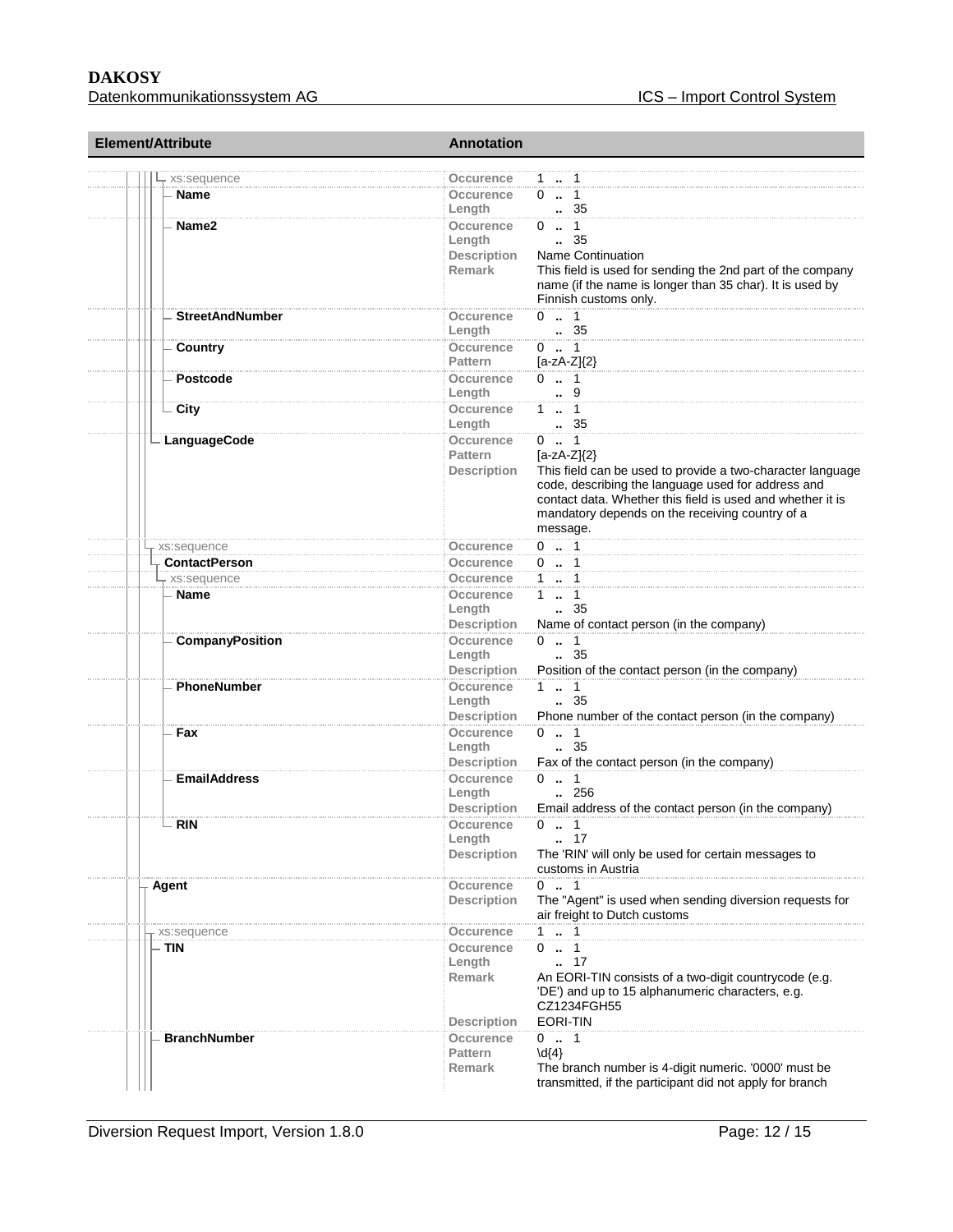| <b>Element/Attribute</b>                | <b>Annotation</b>                                                                |  |
|-----------------------------------------|----------------------------------------------------------------------------------|--|
|                                         | number(s).<br>Branch (0000 - 9999).                                              |  |
| <b>Address</b>                          | $0 \t  1$<br>Occurence                                                           |  |
| - xs:sequence                           | $1 \t  \t 1$<br>Occurence                                                        |  |
| Name                                    | $0 \t  1$<br>Occurence                                                           |  |
|                                         | . 35<br>Length                                                                   |  |
| Name <sub>2</sub>                       | $0 \t  1$<br>Occurence                                                           |  |
|                                         | $\frac{1}{2}$ 35<br>Length                                                       |  |
|                                         | <b>Name Continuation</b><br><b>Description</b>                                   |  |
|                                         | Remark<br>This field is used for sending the 2nd part of the company             |  |
|                                         | name (if the name is longer than 35 char). It is used by                         |  |
|                                         | Finnish customs only.                                                            |  |
| <b>StreetAndNumber</b>                  | $0 \t  1$<br>Occurence                                                           |  |
|                                         | $\, 35$<br>Length                                                                |  |
| Country                                 | $0 \t  1$<br><b>Occurence</b>                                                    |  |
|                                         | <b>Pattern</b><br>$[a-zA-Z]\{2\}$                                                |  |
| Postcode                                | $0 \t  1$<br>Occurence                                                           |  |
|                                         | 9<br>Length                                                                      |  |
| <b>City</b>                             | $1 \t  \t 1$<br>Occurence                                                        |  |
|                                         | $\, 35$<br>Length                                                                |  |
| LanguageCode                            | $0 \t  1$<br>Occurence<br><b>Pattern</b><br>$[a-zA-Z]$ $\{2\}$                   |  |
|                                         | This field can be used to provide a two-character language<br><b>Description</b> |  |
|                                         | code, describing the language used for address and                               |  |
|                                         | contact data. Whether this field is used and whether it is                       |  |
|                                         | mandatory depends on the receiving country of a                                  |  |
|                                         | message.                                                                         |  |
| xs:sequence                             | $0 \t  1$<br>Occurence                                                           |  |
| <b>ContactPerson</b>                    | $0 \t . 1$<br>Occurence                                                          |  |
| xs:sequence                             | $1 - 1$<br>Occurence                                                             |  |
| Name                                    | 1  1<br>Occurence                                                                |  |
|                                         | $\frac{1}{2}$ 35<br>Length                                                       |  |
|                                         | <b>Description</b><br>Name of contact person (in the company)                    |  |
| CompanyPosition                         | Occurence<br>$0 \t  1$                                                           |  |
|                                         | $\, 35$<br>Length                                                                |  |
|                                         | <b>Description</b><br>Position of the contact person (in the company)            |  |
| PhoneNumber                             | $1 - 1$<br>Occurence                                                             |  |
|                                         | $\frac{1}{2}$ 35<br>Length                                                       |  |
|                                         | Phone number of the contact person (in the company)<br><b>Description</b>        |  |
| Fax                                     | Occurence<br>$0 \t  1$<br>. 35                                                   |  |
|                                         | Length<br><b>Description</b><br>Fax of the contact person (in the company)       |  |
| <b>EmailAddress</b>                     | $0 \t  1$<br><b>Occurence</b>                                                    |  |
|                                         | Length<br>256                                                                    |  |
|                                         | <b>Description</b><br>Email address of the contact person (in the company)       |  |
| – RIN                                   | $0 \t  1$<br>Occurence                                                           |  |
|                                         | . 17<br>Length                                                                   |  |
|                                         | The 'RIN' will only be used for certain messages to<br><b>Description</b>        |  |
|                                         | customs in Austria                                                               |  |
| xs:choice                               | $1 - 1$<br>Occurence                                                             |  |
| <b>CustomsOfficeActualOfficeOfEntry</b> | $0 \t  1$<br>Occurence                                                           |  |
|                                         | 8.8<br>Length                                                                    |  |
|                                         | [A-Z]{2}[A-Z0-9]{6}<br><b>Pattern</b>                                            |  |
|                                         | <b>Remark</b><br>This has to be a code from the COL (see http://ec.              |  |
|                                         | europa.eu/taxation_customs/dds/csrdhome_en.htm)                                  |  |
|                                         | Information about the actual Customs office of first entry<br><b>Description</b> |  |
|                                         | where the goods shall enter the community                                        |  |
| LocationCodeActualCodeOfEntry           | $0 \t  1$<br>Occurence                                                           |  |
|                                         | 55<br>Length                                                                     |  |
|                                         | $[A-Z]\{5\}$<br><b>Pattern</b>                                                   |  |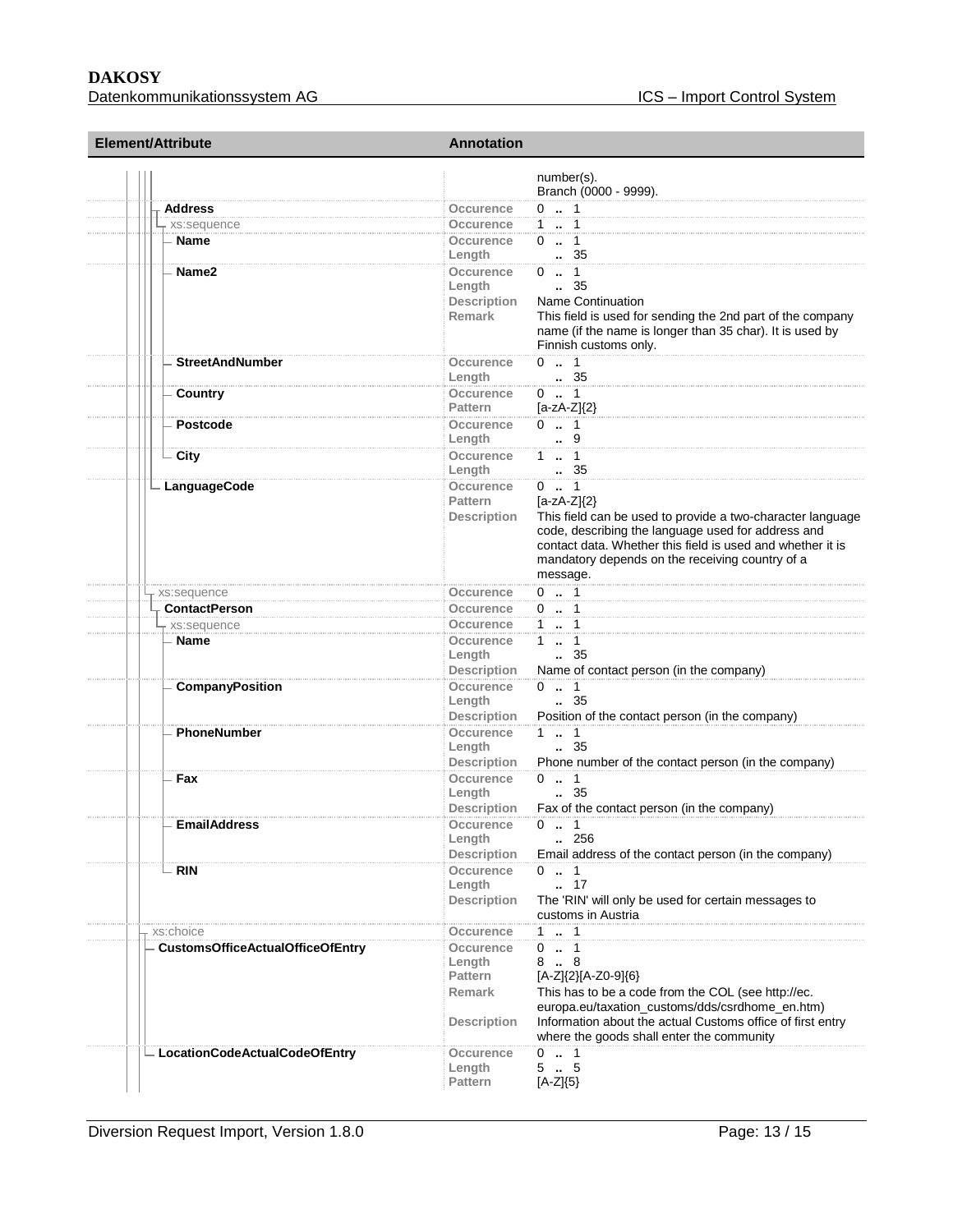# **DAKOSY**

| <b>Element/Attribute</b>         | <b>Annotation</b>            |                                                                                     |
|----------------------------------|------------------------------|-------------------------------------------------------------------------------------|
| xs:choice                        | Occurence                    | $0 \t  1$                                                                           |
| <b>CustomsOfficeOfFirstEntry</b> | <b>Occurence</b>             | $0 \t . 1$                                                                          |
|                                  | Length                       | 88                                                                                  |
|                                  | <b>Pattern</b>               | [A-Z]{2}[A-Z0-9]{6}                                                                 |
|                                  | Remark                       | This has to be a code from the COL (see http://ec.                                  |
|                                  |                              | europa.eu/taxation_customs/dds/csrdhome_en.htm)                                     |
|                                  | <b>Description</b>           | Office reference number of the originally declared customs<br>office of first entry |
| LocationCodeOfFirstEntry         | Occurence                    | $0 \t  1$                                                                           |
|                                  | Length                       | 55                                                                                  |
|                                  | <b>Pattern</b>               | $[A-Z]\{5\}$                                                                        |
| - InformationType                | Occurence                    | $0 \dots 1$                                                                         |
|                                  | Default                      |                                                                                     |
|                                  | <b>FractionDigits 0</b>      |                                                                                     |
|                                  | <b>TotalDigits</b>           | 2                                                                                   |
|                                  | <b>Applicable Codes</b><br>1 |                                                                                     |
|                                  | $\mathbf{2}$                 |                                                                                     |
| <b>ImportOperations</b>          | <b>Occurence</b>             | $0 \dots 1$                                                                         |
|                                  | Remark                       | Occurences of ImportOperation can be used to specify                                |
|                                  |                              | individual MRN or MRN items which should be diverted                                |
| xs:sequence                      | Occurence                    | 11                                                                                  |
| <b>ImportOperation</b>           | <b>Occurence</b>             | 1 . 9999                                                                            |
|                                  | <b>Description</b>           | Information about the import operation                                              |
| xs:sequence                      | Occurence                    | 11                                                                                  |
| <b>MRN</b>                       | Occurence                    | $1 \t  1$<br>$18-.18$                                                               |
|                                  | Length<br><b>Description</b> |                                                                                     |
|                                  |                              | Movement reference number (MRN) associated with this<br>procedure                   |
| <b>GoodsItemNumbers</b>          | Occurence                    | $1 \t  1$                                                                           |
|                                  | <b>Description</b>           | Item number of items specified in the ENS declaration                               |
| xs:sequence                      | Occurence                    | $1 \t  \t 1$                                                                        |
| <b>GoodsItemNumber</b>           | Occurence                    | 999<br>1.                                                                           |
|                                  | <b>FractionDigits 0</b>      |                                                                                     |
|                                  | <b>TotalDigits</b>           | 5                                                                                   |
|                                  | <b>Description</b>           | Unique item number of an ENS declaration                                            |